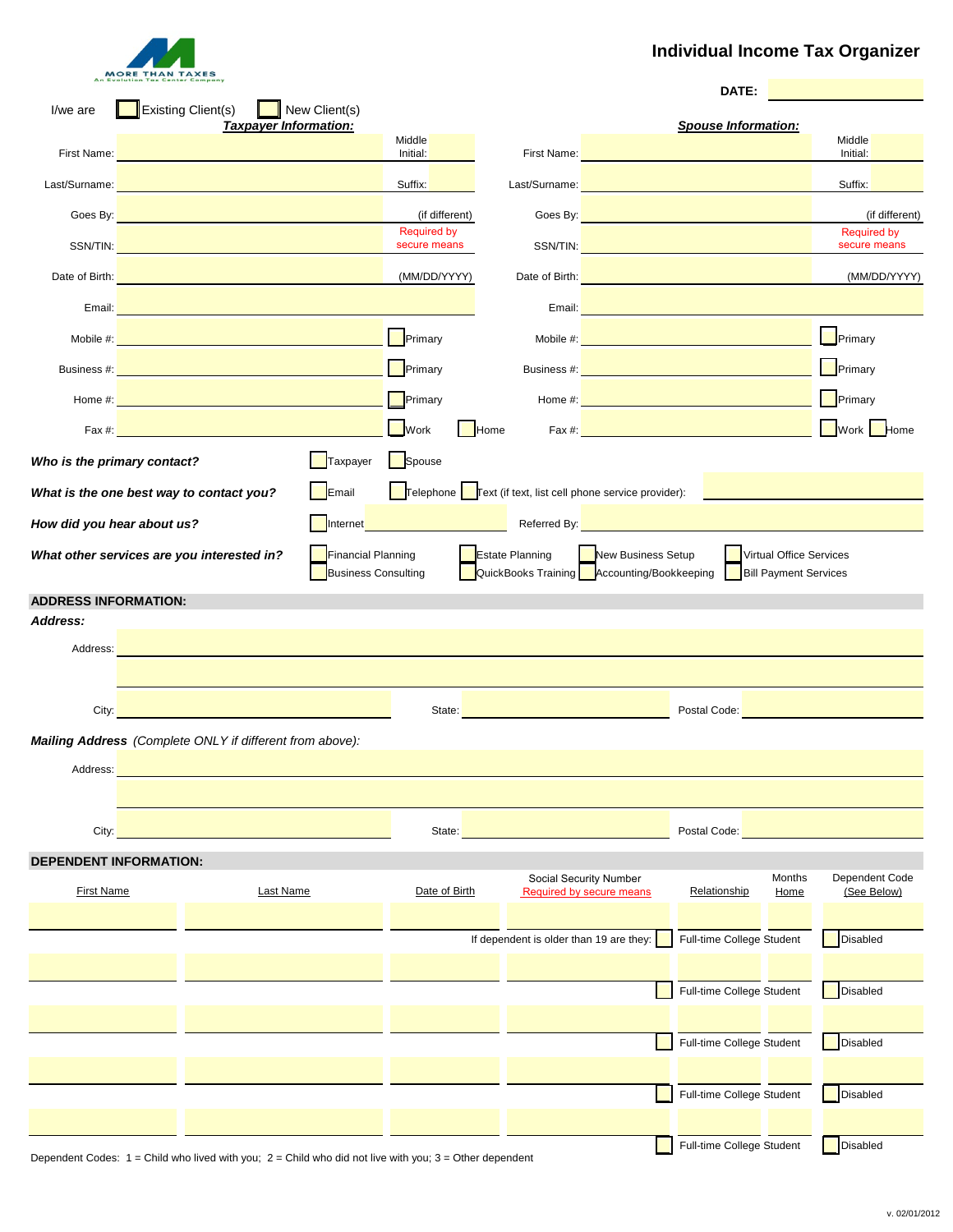

Ė

# **2021 Income Tax Questions**

| Please answer all questions and help us make sure we do not miss something important.            |              |                |                 |
|--------------------------------------------------------------------------------------------------|--------------|----------------|-----------------|
|                                                                                                  | Yes          | N <sub>0</sub> | <b>Comments</b> |
| <b>Personal Information</b>                                                                      |              |                |                 |
|                                                                                                  |              |                |                 |
| If married, divorced or separated, explain_                                                      |              |                |                 |
| Did your address change from last year? If yes, list new address in additional notes (pg. 5).    |              |                |                 |
| Did any of the taxpayers or dependents pass away or become legally blind during the year? $\Box$ |              |                |                 |
|                                                                                                  |              |                |                 |
| Did you or your dependents receive an Identity Protection PIN from the Internal Revenue          |              |                |                 |
|                                                                                                  |              |                |                 |
| <b>COVID-19 Information</b>                                                                      |              |                |                 |
|                                                                                                  |              |                |                 |
| If yes, provide a copy of the Notice 1444 and write amount here: \$                              |              |                |                 |
| Did you receive advance Child Tax Credit (CTC) payments in July, August, September,              |              |                |                 |
|                                                                                                  |              |                |                 |
| Are you a telecommuting employee that was required to "shelter in place" due to                  |              |                |                 |
|                                                                                                  |              |                |                 |
| Did you receive any special unemployment benefits or compensation under the                      |              |                |                 |
|                                                                                                  |              |                |                 |
| <b>COVID-19</b> Questions if you are self-employed:                                              |              |                |                 |
|                                                                                                  |              |                |                 |
| If yes, did you apply for Paycheck Protection Program (PPP) loan forgiveness?                    | $\Box$       |                |                 |
| Were you unable to perform your self-employed activities due to coronavirus related care         | $\mathbf{I}$ |                |                 |
| Were you unable to perform your self-employed activities due to Coronavirus related care         |              |                |                 |
|                                                                                                  | ப            |                |                 |
| Were you unable to perform your self-employed activities due to Coronavirus related care         |              |                |                 |
|                                                                                                  |              |                |                 |
| Did you pay anyone emergency leave sick pay or emergency family leave wages?                     |              |                |                 |
| <b>Dependent Information</b>                                                                     |              |                |                 |
|                                                                                                  |              |                |                 |
|                                                                                                  |              |                |                 |
| Do you have any children under age 19 or a full-time student under age 24 with                   |              |                |                 |
|                                                                                                  |              |                |                 |
|                                                                                                  |              |                |                 |
| Did you provide over half the support for any other person(s) other than your dependent          |              |                |                 |
|                                                                                                  |              |                |                 |
| Did you pay for child care while you worked, looked for work, or while you were a                |              |                |                 |
|                                                                                                  |              |                |                 |
|                                                                                                  |              |                |                 |
| If you are divorced or separated with child(ren), are you lacking a custodial                    |              |                |                 |
| agreement as part of the divorce decree, Form 8332, or other form of separation                  |              |                |                 |
|                                                                                                  | . L          |                |                 |
| Did any dependent child(ren) not reside in the United States and in the same house as            |              |                |                 |
|                                                                                                  |              |                |                 |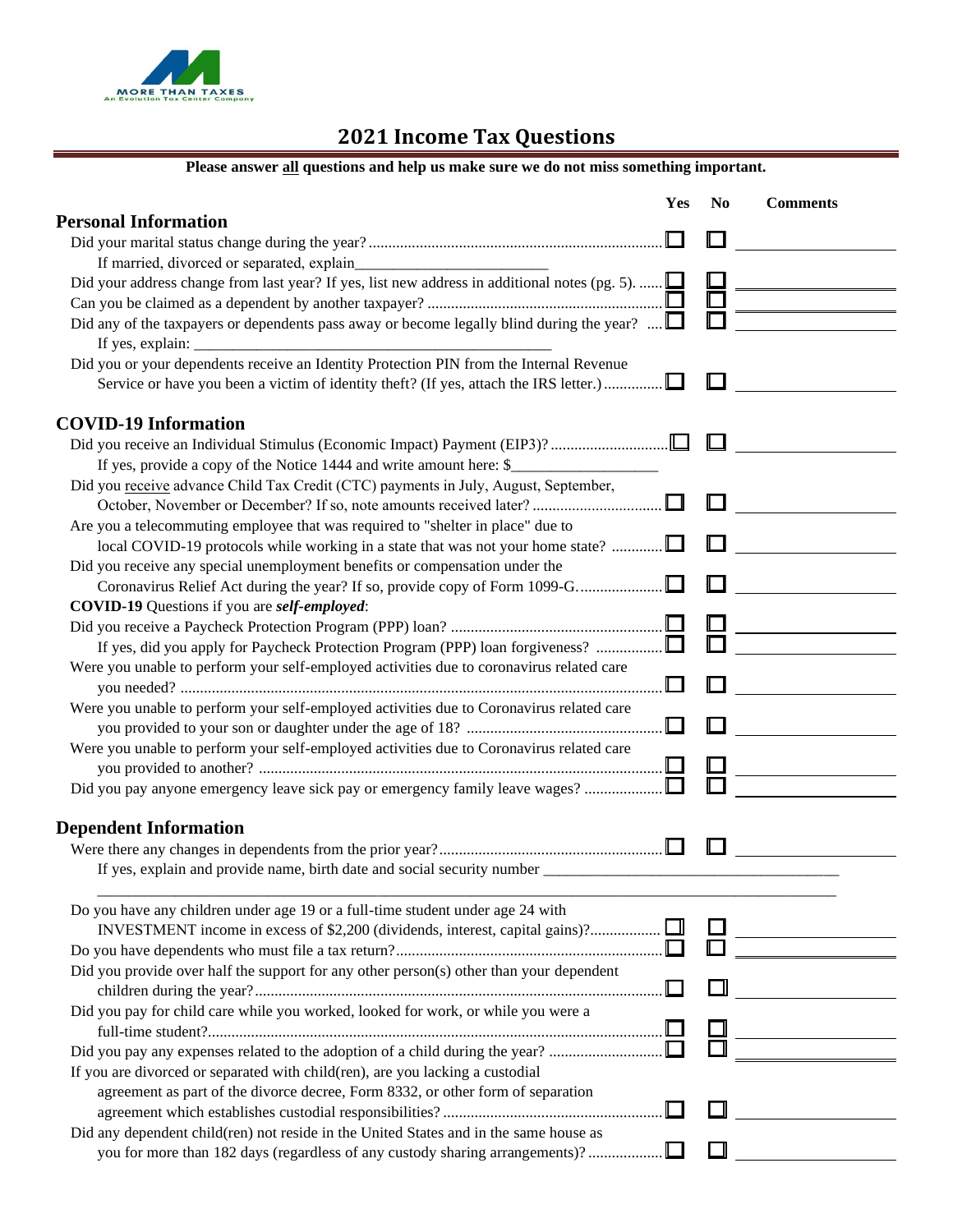# **2021 Income Tax Questions (Page 2)**

|  |  |  |  | Please answer all questions and help us make sure we do not miss something important. |
|--|--|--|--|---------------------------------------------------------------------------------------|
|--|--|--|--|---------------------------------------------------------------------------------------|

|                                                                                                                 | Yes    | No | <b>Comments</b> |
|-----------------------------------------------------------------------------------------------------------------|--------|----|-----------------|
| <b>Purchases, Sales and Debt Information</b>                                                                    |        |    |                 |
| Did you start a new business or purchase rental property during the year?                                       |        |    |                 |
|                                                                                                                 |        |    |                 |
|                                                                                                                 |        |    |                 |
|                                                                                                                 |        |    |                 |
|                                                                                                                 |        |    |                 |
| Did you foreclose or abandon a principal residence or real property during the year?                            |        |    |                 |
|                                                                                                                 |        |    |                 |
| If yes: $\Box$ Buy only $\Box$ Sell only $\Box$ Both buy and sell                                               |        |    |                 |
|                                                                                                                 | .ப     |    |                 |
|                                                                                                                 |        |    |                 |
| If so, how much cash did you receive at closing?<br>the control of the control of the control of the control of |        |    |                 |
|                                                                                                                 |        |    |                 |
| Did you lend money with the understanding of repayment and this year and it became                              |        |    |                 |
|                                                                                                                 | $\Box$ |    |                 |
| Did you have any debts canceled or forgiven this year, such as home mortgage                                    | $\Box$ |    |                 |
| or student loans?                                                                                               |        |    |                 |
| Did you purchase a qualified plug-in electric drive vehicle or qualified fuel cell                              |        |    |                 |
| vehicle this year?                                                                                              |        |    |                 |
|                                                                                                                 |        |    |                 |
| <b>Income Information</b>                                                                                       |        |    |                 |
| Did you have any foreign income or pay any foreign taxes during the year, directly or                           |        |    |                 |
| indirectly, such as from investment accounts, partnerships or a foreign employer?                               |        |    |                 |
|                                                                                                                 |        |    |                 |
|                                                                                                                 |        |    |                 |
| Did you receive any Social Security benefits, unemployment benefits, or disability                              |        |    |                 |
|                                                                                                                 |        |    |                 |
|                                                                                                                 |        |    |                 |
|                                                                                                                 |        |    |                 |
| Did you receive any awards, prizes, hobby income, gambling or lottery winnings?                                 |        |    |                 |
| Did you receive any income considered to be nonemployee compensation?                                           |        |    |                 |
| Do you expect a large fluctuation in income, deductions, or withholding next year?                              |        |    |                 |
| Did you have any sales or other exchanges of virtual currencies, or used virtual currencies                     |        |    |                 |
| to pay for goods or services, or are you holding virtual currencies as an investment?                           |        |    |                 |
| <b>Education Information</b>                                                                                    |        |    |                 |
|                                                                                                                 |        |    |                 |
| Did you, your spouse, or your dependents attend a post-secondary school during the                              |        |    |                 |
|                                                                                                                 |        |    |                 |
| Did you have any educational expenses during the year on behalf of yourself, your spouse,                       |        |    |                 |
|                                                                                                                 |        |    |                 |
| Did anyone in your family receive a scholarship of any kind during the year?                                    |        |    |                 |
|                                                                                                                 |        |    |                 |
|                                                                                                                 |        |    |                 |

If you are claiming an education credit for yourself or a dependent, did the student do any of the following acts: ..................................................................................................................

Did you cash any Series EE or I U.S. Savings bonds issued after 1989?......................................

(1) claim the American Opportunity or Hope Credit in a total of 4 prior years,

(2) enroll in a qualified school for less than half-time,

(3) commence post-graduate masters or doctoral degree work,

(4) complete 4 years of post-secondary/college work in a prior year, or

(5) been convicted of possession or distribution of a controlled substance?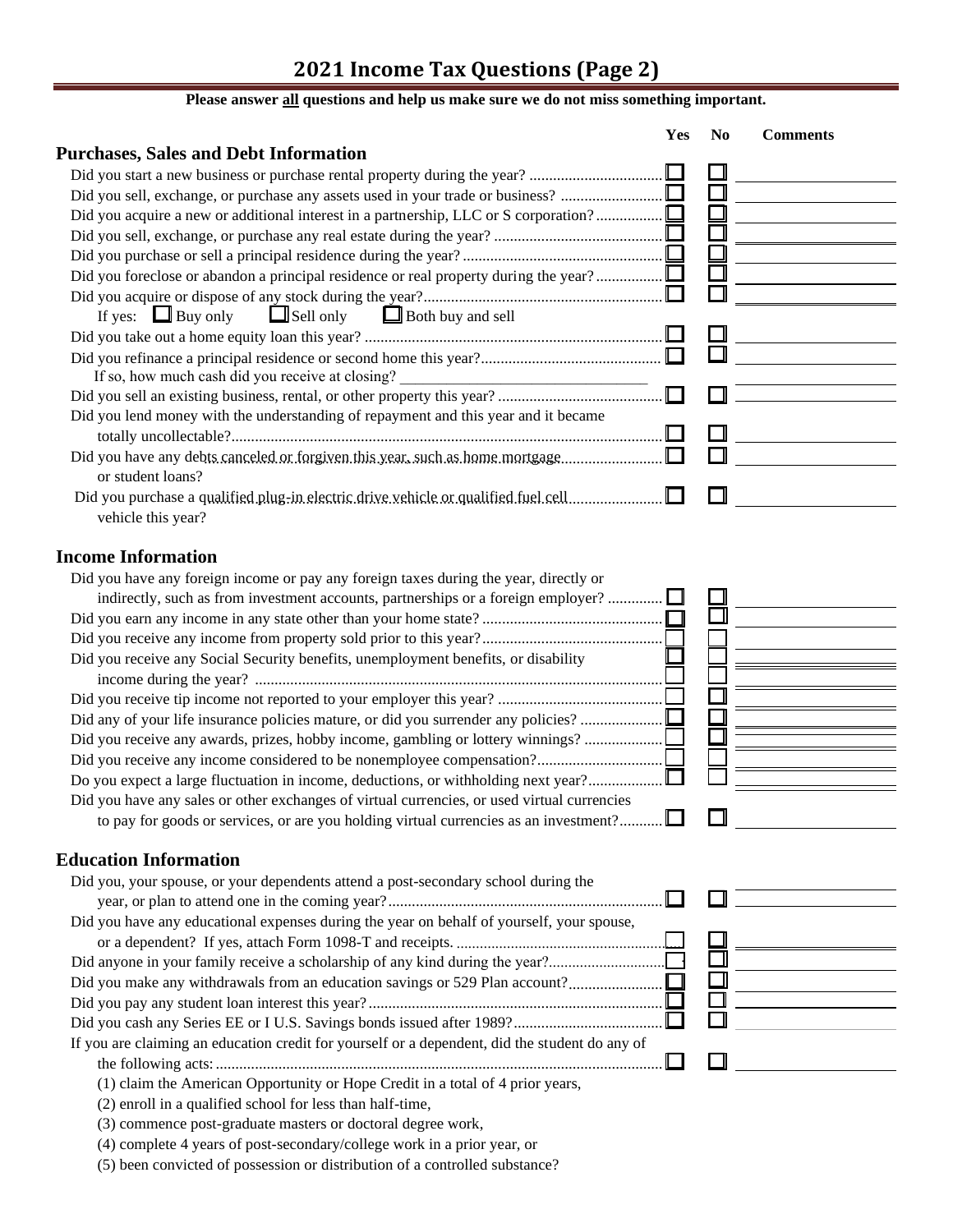## **2021 Income Tax Questions (Page 3)**

**Please answer all questions and help us make sure we do not miss something important.**

|                                                                                                       | Yes | N <sub>0</sub> | <b>Comments</b> |
|-------------------------------------------------------------------------------------------------------|-----|----------------|-----------------|
| <b>Retirement Information</b>                                                                         |     |                |                 |
| Are you an active participant contributing to an employer pension or retirement plan?                 |     |                |                 |
| Did you make any withdrawals from an IRA, Roth, Keogh, SIMPLE, SEP, 401(k), or                        |     |                |                 |
|                                                                                                       |     |                |                 |
| If you received any qualified disaster retirement plan distributions, did you repay any of the        |     |                |                 |
|                                                                                                       |     |                |                 |
| Did you receive any lump-sum payments from a pension, profit sharing or 401(k) plan?                  |     |                |                 |
| Did you roll over any $401(k)$ or other retirement account balance to another                         |     |                |                 |
|                                                                                                       |     |                |                 |
| Did you make any contributions to an IRA, Roth-IRA, myRA, Keogh, SIMPLE, SEP, 401(k),                 |     |                |                 |
| or other qualified retirement plan that are not reflected on your employer(s) W-2 forms?              |     |                |                 |
| <b>Itemized Deduction Information</b>                                                                 |     |                |                 |
|                                                                                                       |     |                |                 |
| Did you incur a casualty loss that occurred as a result of a Presidentially declared disaster         |     |                |                 |
|                                                                                                       |     |                |                 |
| Did you make any cash or noncash charitable contributions (clothes, furniture, etc.)?                 |     |                |                 |
| If yes, please provide evidence such as a receipt from the donee organization, a                      |     |                |                 |
| canceled check, or record of payment, to substantiate all contributions made.                         |     |                |                 |
|                                                                                                       |     |                |                 |
| If yes, attach Form 1098-C or other written acknowledgement from the donee organization.              |     |                |                 |
|                                                                                                       |     |                |                 |
| <b>Health Care Information</b>                                                                        |     |                |                 |
| Did you pay out-of-pocket medical expenses (Co-pays, prescription drugs, etc.)?                       |     |                |                 |
| Did you have qualifying health care coverage, such as employer-sponsored coverage or                  |     |                |                 |
| government-sponsored coverage (i.e. Medicare/Medicaid) for every month of the                         |     |                |                 |
|                                                                                                       |     |                |                 |
| "Your family" for health care coverage refers to you, your spouse if filing jointly, and              |     |                |                 |
| anyone you can claim as a dependent (attach any Form(s) 1095).                                        |     |                |                 |
| Did you enroll for lower cost Marketplace Coverage through healthcare.gov under the                   |     |                |                 |
| Affordable Care Act? If yes, please provide any Form(s) 1095-A you received.                          |     |                |                 |
| Did you make any contributions to a Health savings account (HSA) or Archer MSA?                       |     |                |                 |
| Did you receive any distributions from a Health Savings Account (HSA), Archer MSA, or                 |     |                |                 |
|                                                                                                       |     |                |                 |
| Did you make a contribution or withdrawal from an ABLE (Achieving Better Life Experience)             |     |                |                 |
|                                                                                                       |     |                |                 |
| Did you pay long-term (assisted living/retirement) care premiums for yourself or your family?. $\Box$ |     |                |                 |
|                                                                                                       |     |                |                 |
| <b>Miscellaneous Information</b>                                                                      |     |                |                 |
| Did you make any estimated tax payments? If so, provide dates and list amounts                        |     |                |                 |
|                                                                                                       |     |                |                 |
| Did you make any out-of-state purchases (by telephone, internet, mail or in person) for which         |     |                |                 |
|                                                                                                       |     |                |                 |
|                                                                                                       |     |                |                 |
|                                                                                                       |     |                |                 |
|                                                                                                       |     |                |                 |
| If you were a member of the Armed Forces on active duty, did you incur moving costs                   |     |                |                 |
|                                                                                                       |     |                |                 |
|                                                                                                       |     |                |                 |
|                                                                                                       |     |                |                 |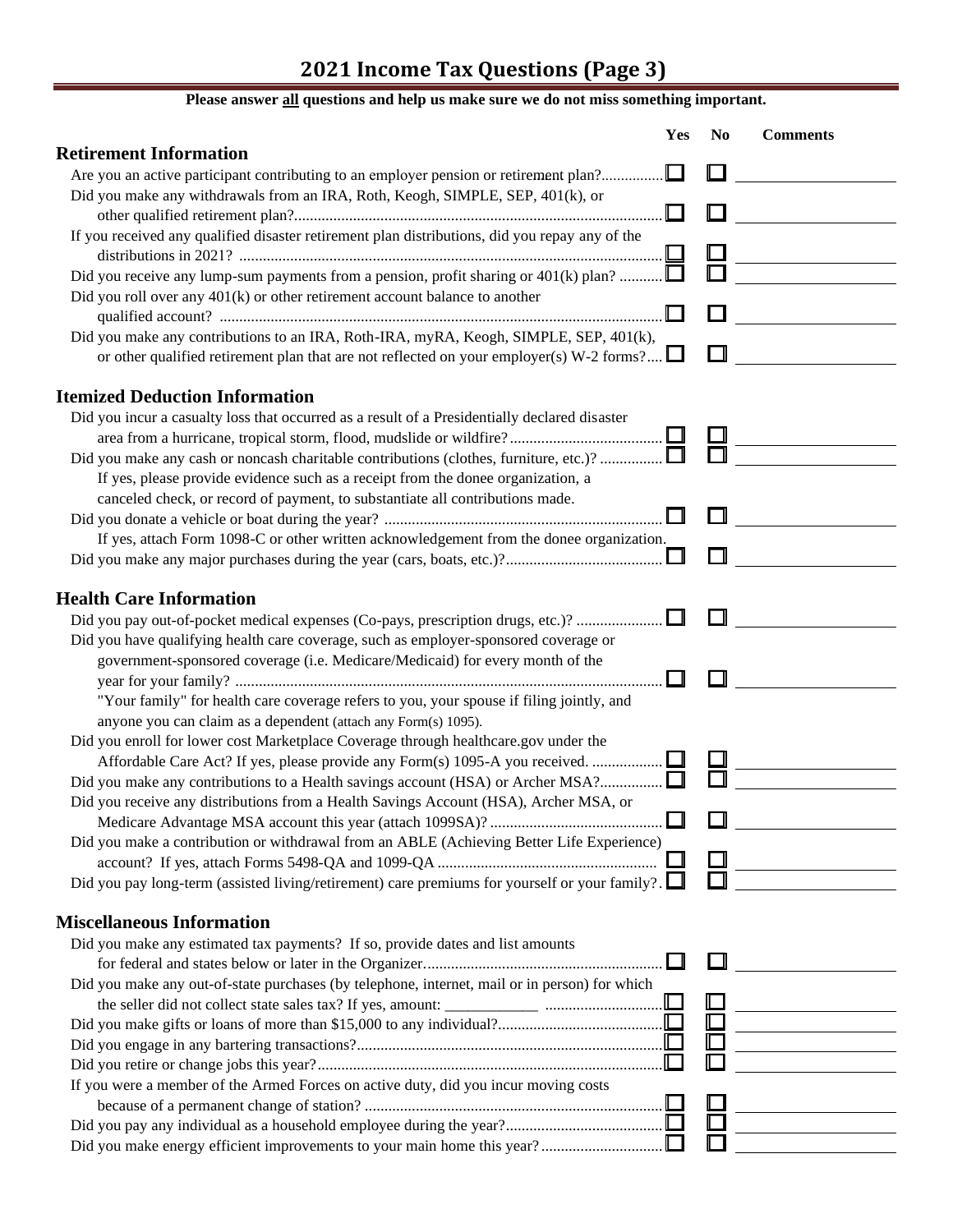## **2021 Income Tax Questions (Page 4) Please answer all questions and help us make sure we do not miss something important.**

|                                                                                                      | Yes           | No | <b>Comments</b> |
|------------------------------------------------------------------------------------------------------|---------------|----|-----------------|
| <b>Miscellaneous Information (Continued)</b>                                                         |               |    |                 |
| If yes, how much was: Paid $\frac{1}{2}$ Received $\frac{1}{2}$                                      |               |    |                 |
| On what date was the divorce decree signed?                                                          |               |    |                 |
| Did you receive a gift or inheritance greater than \$16,000 from any foreign person or               |               |    |                 |
|                                                                                                      |               |    |                 |
| Did you receive a distribution from, or were you a grantor or transferor for a foreign trust?        |               |    |                 |
| Did you have a financial interest in or signature authority over a financial account such as a       |               |    |                 |
| bank account, securities account, or brokerage account, located in a foreign country?                |               |    |                 |
| Do you have any foreign financial accounts, foreign financial assets, or hold interest in a          |               |    |                 |
|                                                                                                      |               |    |                 |
| For your 2021 or any previous year tax return, did the IRS disallow the Head of Household            |               |    |                 |
| filing status or did they reduce any of the following credits you claimed: Earned Income             |               |    |                 |
| Credit (EIC), any of the Child or Dependent Tax Credits (CTC), ACTC or ODC) or any                   |               |    |                 |
|                                                                                                      |               |    |                 |
| Did you receive correspondence from the State or the Internal Revenue Service, including any changes |               |    |                 |
| to taxable 2020 unemployment compensation or to the Advanced Premium Tax Credit?                     |               |    |                 |
|                                                                                                      |               |    |                 |
| If you check yes, it will not change your tax or reduce your refund.                                 |               |    |                 |
|                                                                                                      |               |    |                 |
| school district:                                                                                     |               |    |                 |
| I have read and replied to all questions appropriately and signed the letter of agreement            |               |    |                 |
| <b>Tax Refund/Payment</b>                                                                            |               |    |                 |
| If you are getting a tax refund, would you like the refund to be direct deposited into your          |               |    |                 |
|                                                                                                      |               |    |                 |
| If you owe tax, do you want the funds electronically withdrawn from your bank account on             |               |    |                 |
|                                                                                                      |               |    |                 |
| (you will have a chance to review your return first)                                                 |               |    |                 |
| If you want direct deposit or payment of your taxes from your bank account, please provide           |               |    |                 |
| the required banking information below:                                                              |               |    |                 |
|                                                                                                      |               |    |                 |
| <b>Financial Institution Name:</b>                                                                   |               |    |                 |
|                                                                                                      |               |    |                 |
|                                                                                                      |               |    |                 |
|                                                                                                      |               |    |                 |
|                                                                                                      |               |    |                 |
|                                                                                                      |               |    |                 |
| $\Box$ Savings<br>$\Box$ Checking<br>Account Type:                                                   |               |    |                 |
| $\Box$ Joint<br>$\Box$ Taxpayer<br><b>Account Owner:</b>                                             | $\Box$ Spouse |    |                 |
|                                                                                                      |               |    |                 |

To help avoid errors, we strongly recommend that you provide us with a copy of a voided check.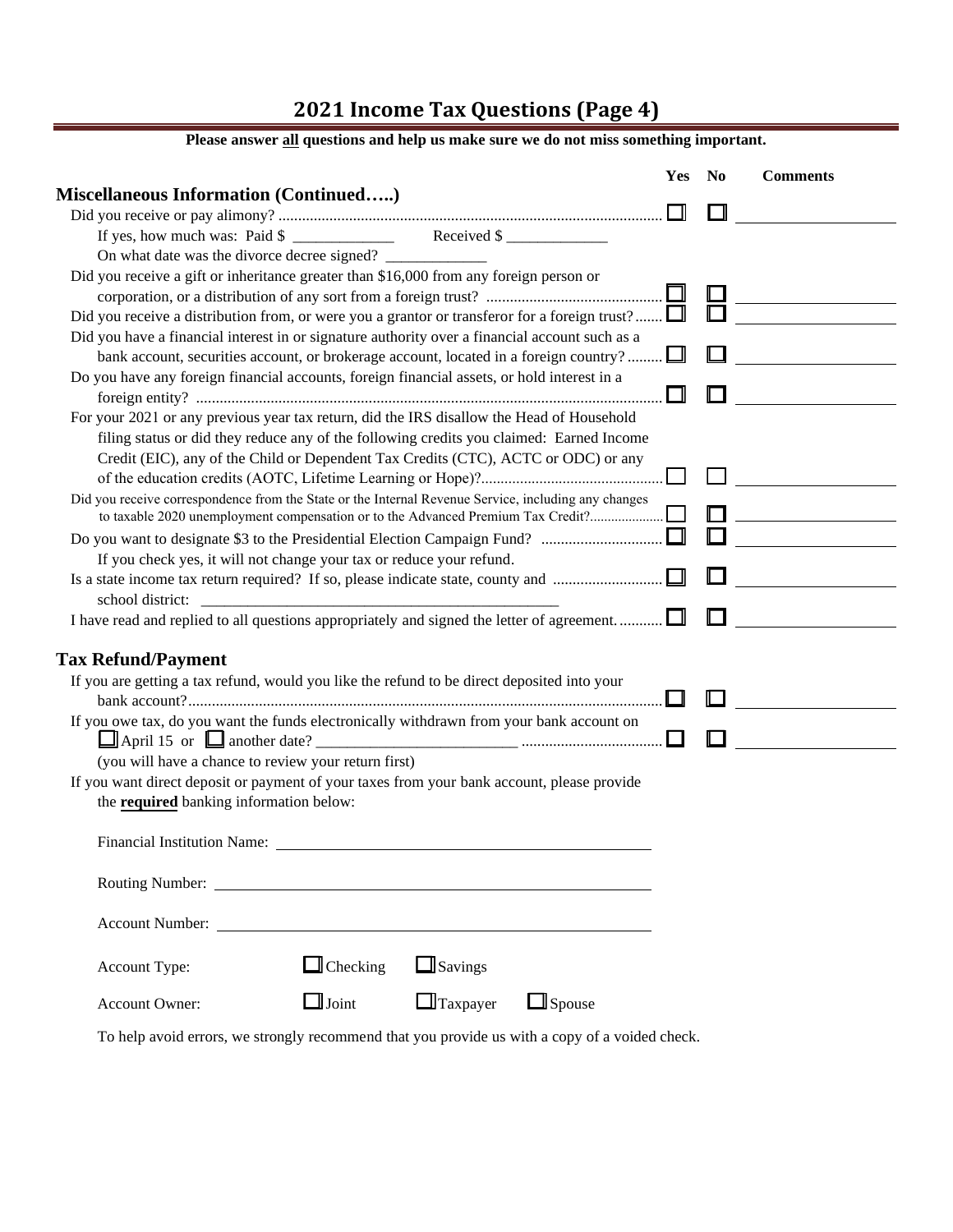# **2021 Income Tax Questions (Page 5)**

| Please answer all questions and help us make sure we do not miss something important.                                                                                                                                                                                                                                                                                                                                                                                                            |        |                 |
|--------------------------------------------------------------------------------------------------------------------------------------------------------------------------------------------------------------------------------------------------------------------------------------------------------------------------------------------------------------------------------------------------------------------------------------------------------------------------------------------------|--------|-----------------|
|                                                                                                                                                                                                                                                                                                                                                                                                                                                                                                  | Yes No | <b>Comments</b> |
| <b>Tax Return Filing</b>                                                                                                                                                                                                                                                                                                                                                                                                                                                                         |        |                 |
| Would you like to use an electronic (or digital) signature process for you to sign your e-file                                                                                                                                                                                                                                                                                                                                                                                                   | - II   |                 |
| If you opt out of electronic (digital) signing, you will be provided with the e-file authorization<br>form and each taxpayer will need to manually sign the paper form and return it to our office.<br>Instructions for signing and returning the form will be provided upon delivery.<br>If you would like to electronically (digitally) sign your tax return, each taxpayer is required to have<br>a separate email. Please confirm the email addresses you want your e-signature forms to go: |        |                 |
| Taxpayer email address:                                                                                                                                                                                                                                                                                                                                                                                                                                                                          |        |                 |
|                                                                                                                                                                                                                                                                                                                                                                                                                                                                                                  |        |                 |
| We will be providing to you an electronic copy of your tax source documents you provided<br>to us. They will be organized and available in our online Client Access along with your<br>tax returns. Please indicate if you would still like us to return your source documents                                                                                                                                                                                                                   |        |                 |
| If yes, please indicate how you would like them returned:<br>$\Box$ I will pick up $\Box$ Priority mail with tracking (fee applies)<br>$\Box$ USPS mail                                                                                                                                                                                                                                                                                                                                          |        |                 |
| Additional Notes: Later and Additional Notes: Later and Additional Notes: Later and Additional Notes:                                                                                                                                                                                                                                                                                                                                                                                            |        |                 |
|                                                                                                                                                                                                                                                                                                                                                                                                                                                                                                  |        |                 |
|                                                                                                                                                                                                                                                                                                                                                                                                                                                                                                  |        |                 |
|                                                                                                                                                                                                                                                                                                                                                                                                                                                                                                  |        |                 |
|                                                                                                                                                                                                                                                                                                                                                                                                                                                                                                  |        |                 |
|                                                                                                                                                                                                                                                                                                                                                                                                                                                                                                  |        |                 |
|                                                                                                                                                                                                                                                                                                                                                                                                                                                                                                  |        |                 |
|                                                                                                                                                                                                                                                                                                                                                                                                                                                                                                  |        |                 |
|                                                                                                                                                                                                                                                                                                                                                                                                                                                                                                  |        |                 |
|                                                                                                                                                                                                                                                                                                                                                                                                                                                                                                  |        |                 |
|                                                                                                                                                                                                                                                                                                                                                                                                                                                                                                  |        |                 |
|                                                                                                                                                                                                                                                                                                                                                                                                                                                                                                  |        |                 |
|                                                                                                                                                                                                                                                                                                                                                                                                                                                                                                  |        |                 |
|                                                                                                                                                                                                                                                                                                                                                                                                                                                                                                  |        |                 |
|                                                                                                                                                                                                                                                                                                                                                                                                                                                                                                  |        |                 |
|                                                                                                                                                                                                                                                                                                                                                                                                                                                                                                  |        |                 |
| <b>Email:</b>                                                                                                                                                                                                                                                                                                                                                                                                                                                                                    |        |                 |

(If not provided above)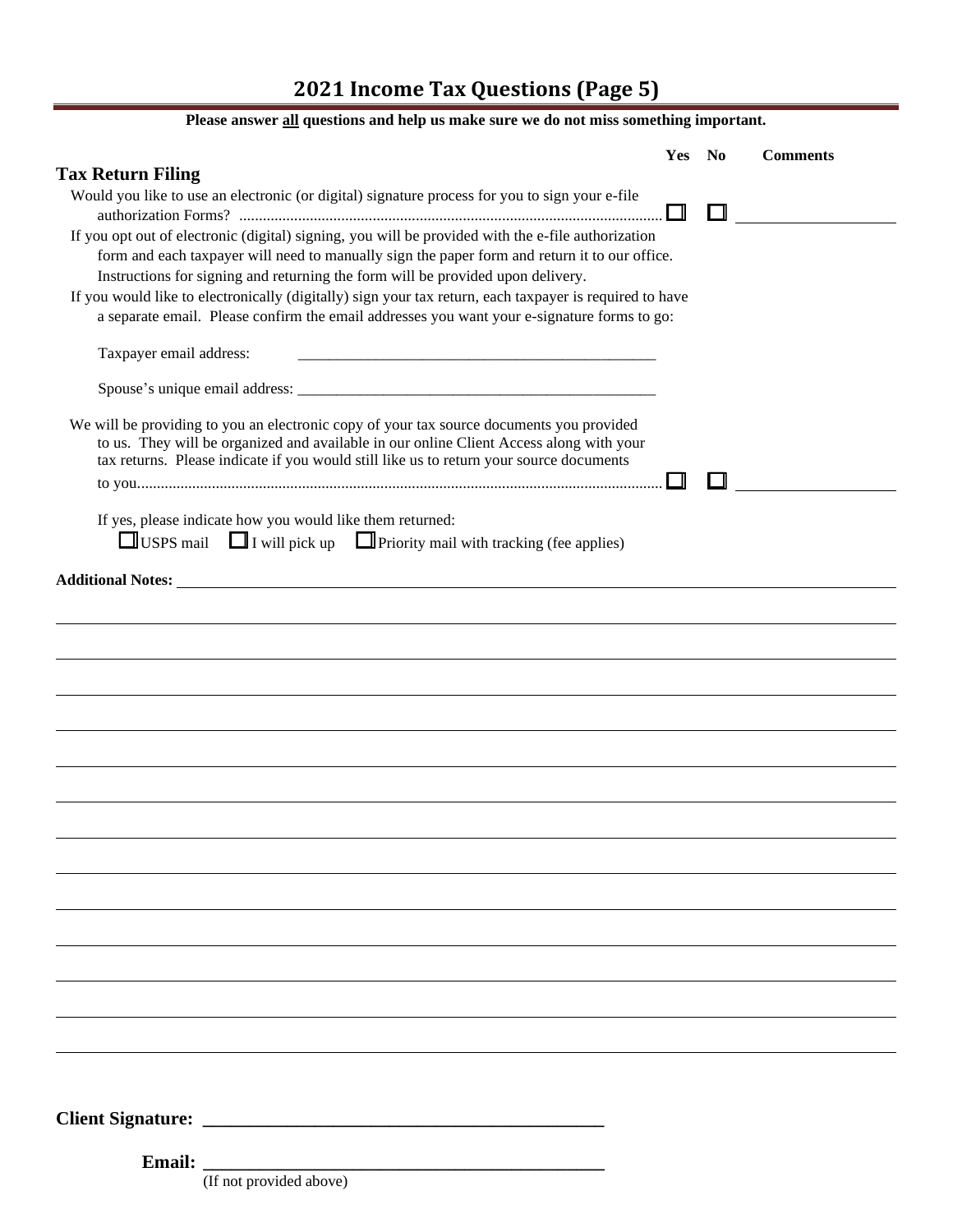

## **Individual Income Tax Organizer Special Deductions & Tax Credits**

| <b>Special Deductions</b> (complete items only if applicable)                                                                                                                                                                                                                                                                                                                                       |                                                                                     |                                                                                                                                                                                                                                                                               |
|-----------------------------------------------------------------------------------------------------------------------------------------------------------------------------------------------------------------------------------------------------------------------------------------------------------------------------------------------------------------------------------------------------|-------------------------------------------------------------------------------------|-------------------------------------------------------------------------------------------------------------------------------------------------------------------------------------------------------------------------------------------------------------------------------|
| <b>Retirement Contributions</b>                                                                                                                                                                                                                                                                                                                                                                     | <b>Husband</b>                                                                      | Wife                                                                                                                                                                                                                                                                          |
|                                                                                                                                                                                                                                                                                                                                                                                                     |                                                                                     |                                                                                                                                                                                                                                                                               |
| Self-employed SEP, SIMPLE or qualified plans and the manner of the manner of the manner of the state of the manner of the manner of the manner of the manner of the manner of the manner of the manner of the manner of the ma                                                                                                                                                                      |                                                                                     |                                                                                                                                                                                                                                                                               |
|                                                                                                                                                                                                                                                                                                                                                                                                     |                                                                                     |                                                                                                                                                                                                                                                                               |
|                                                                                                                                                                                                                                                                                                                                                                                                     |                                                                                     |                                                                                                                                                                                                                                                                               |
| <b>Student Loan Interest</b> (Form 1098-E) <b>and the contract of the contract of the contract of the contract of the contract of the contract of the contract of the contract of the contract of the contract of the contract of the</b>                                                                                                                                                           |                                                                                     |                                                                                                                                                                                                                                                                               |
| Teacher/Educator Classroom Expenses (maximum \$250 each) www.www.ww.ww.www.www.\$ <b>web.com/Educator Classroom Expenses</b> (maximum \$250 each) www.www.www.www.www.www. <mark>\$web.com/Educator \$</mark> web.com                                                                                                                                                                               |                                                                                     |                                                                                                                                                                                                                                                                               |
|                                                                                                                                                                                                                                                                                                                                                                                                     |                                                                                     |                                                                                                                                                                                                                                                                               |
| Dependents Qualified Tuition & Fees (name & amount):                                                                                                                                                                                                                                                                                                                                                |                                                                                     | <b>Dependent</b>                                                                                                                                                                                                                                                              |
|                                                                                                                                                                                                                                                                                                                                                                                                     |                                                                                     |                                                                                                                                                                                                                                                                               |
|                                                                                                                                                                                                                                                                                                                                                                                                     |                                                                                     |                                                                                                                                                                                                                                                                               |
|                                                                                                                                                                                                                                                                                                                                                                                                     |                                                                                     |                                                                                                                                                                                                                                                                               |
| <b>Business Expenses for Qualified Occupation</b>                                                                                                                                                                                                                                                                                                                                                   |                                                                                     |                                                                                                                                                                                                                                                                               |
| armed forces reservist<br>$\Box$ performing artist with more than 1 employer                                                                                                                                                                                                                                                                                                                        | fee based government official    \$                                                 |                                                                                                                                                                                                                                                                               |
| <b>Qualified Active Armed Services Moving Expenses</b>                                                                                                                                                                                                                                                                                                                                              |                                                                                     |                                                                                                                                                                                                                                                                               |
| Distance from old home to old workplace entirely and the content of the content of the content of the content of the content of the content of the content of the content of the content of the content of the content of the                                                                                                                                                                       |                                                                                     |                                                                                                                                                                                                                                                                               |
| Amount paid to ship & store goods          \$ <b>AMOULT ADELIA IS A SHOT AS A SHOT AS ISSUE A</b>                                                                                                                                                                                                                                                                                                   |                                                                                     |                                                                                                                                                                                                                                                                               |
|                                                                                                                                                                                                                                                                                                                                                                                                     |                                                                                     |                                                                                                                                                                                                                                                                               |
| Penalty on Early Withdrawal of Savings <b>construction and construction of the Ca</b> rlotter of the Carlotter of the Ca                                                                                                                                                                                                                                                                            |                                                                                     |                                                                                                                                                                                                                                                                               |
|                                                                                                                                                                                                                                                                                                                                                                                                     |                                                                                     |                                                                                                                                                                                                                                                                               |
| Provider name, address, social security or employer number & amount paid                                                                                                                                                                                                                                                                                                                            |                                                                                     |                                                                                                                                                                                                                                                                               |
| 3:<br>a de la construcción de la construcción de la construcción de la construcción de la construcción de la construcció<br>Child name & amount paid (total for all children must equal total for all providers)<br>2:<br>,我们也不会有什么。""我们的人,我们也不会有什么?""我们的人,我们也不会有什么?""我们的人,我们也不会有什么?""我们的人,我们也不会有什么?""我们的人<br>3:<br><b>Adoption Credit</b><br>Child's name, social security number & date of birth: | Total \$<br><b>Contract</b><br>Total \$<br><b>Special Needs</b><br>Foreign          | $\mathfrak{S}$ and the set of the set of the set of the set of the set of the set of the set of the set of the set of the set of the set of the set of the set of the set of the set of the set of the set of the set of the set o<br>$\frac{1}{\sqrt{2}}$<br><b>Disabled</b> |
| <b>Prior Year</b><br>List amounts:                                                                                                                                                                                                                                                                                                                                                                  | <b>Current Year</b>                                                                 |                                                                                                                                                                                                                                                                               |
| Qualified expenses        \$                                                                                                                                                                                                                                                                                                                                                                        | S                                                                                   |                                                                                                                                                                                                                                                                               |
| in the second control of the second control of the second control of the second control of the second control o<br>Benefits received<br>\$                                                                                                                                                                                                                                                          |                                                                                     |                                                                                                                                                                                                                                                                               |
| Prior year credit $\frac{1}{2}$                                                                                                                                                                                                                                                                                                                                                                     |                                                                                     |                                                                                                                                                                                                                                                                               |
| <b>Residential Energy Credits</b> (include copies of receipts & certificates)                                                                                                                                                                                                                                                                                                                       |                                                                                     |                                                                                                                                                                                                                                                                               |
| Address of property<br>same as page 1 or:                                                                                                                                                                                                                                                                                                                                                           |                                                                                     |                                                                                                                                                                                                                                                                               |
| List amounts:                                                                                                                                                                                                                                                                                                                                                                                       |                                                                                     |                                                                                                                                                                                                                                                                               |
| Qualified insulation or material system   \$                                                                                                                                                                                                                                                                                                                                                        | \$ <mark>.</mark><br>Qualified circulation fan                                      |                                                                                                                                                                                                                                                                               |
| Qualified exterior windows                                                                                                                                                                                                                                                                                                                                                                          | Qualified solar electric property       \$                                          |                                                                                                                                                                                                                                                                               |
| Qualified exterior doors<br><b>\$</b>                                                                                                                                                                                                                                                                                                                                                               | Qualified solar water heater       \$                                               |                                                                                                                                                                                                                                                                               |
| Qualified metal roof         \$                                                                                                                                                                                                                                                                                                                                                                     | Qualified small wind energy property                                                |                                                                                                                                                                                                                                                                               |
| Qualified energy efficient building property $\ldots$ \$                                                                                                                                                                                                                                                                                                                                            | \$ <u>__________________</u><br>Qualified geothermal pump or biomass fuel costs  \$ |                                                                                                                                                                                                                                                                               |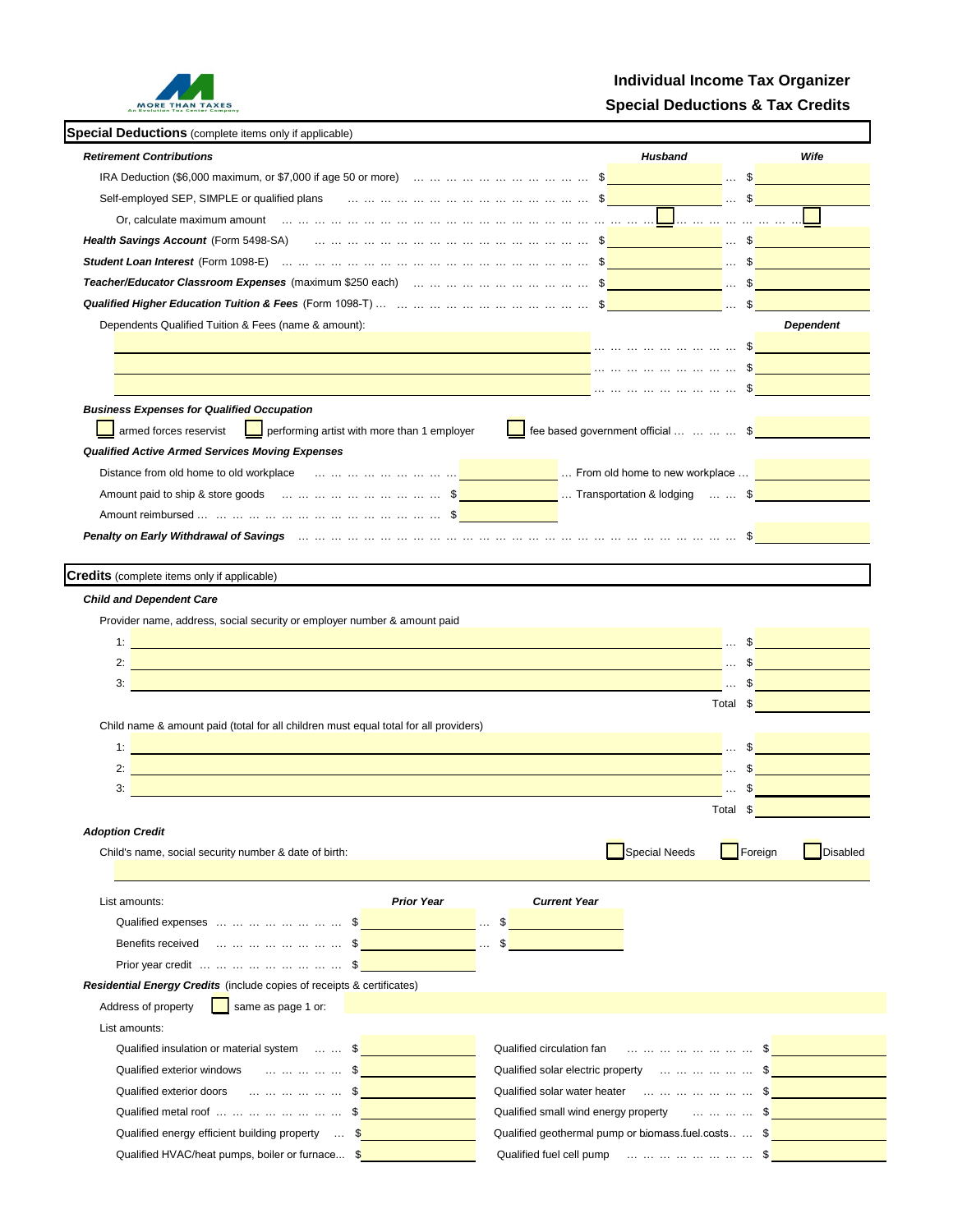

### **Individual Income Tax Organizer**

**Itemized Deductions** (Complete this page only if greater than standard deduction)

The standard deduction for the various filing statuses are as indicated:

|                                                                                                                                                                                                                                    | 2022     | 2021     | 2020     |                                                                                         |  |  |  |  |
|------------------------------------------------------------------------------------------------------------------------------------------------------------------------------------------------------------------------------------|----------|----------|----------|-----------------------------------------------------------------------------------------|--|--|--|--|
| Married filing joint                                                                                                                                                                                                               | \$25,900 | \$25,100 | \$24,800 |                                                                                         |  |  |  |  |
| <b>Head of Household</b>                                                                                                                                                                                                           | \$19,400 | \$18,800 | \$18,650 |                                                                                         |  |  |  |  |
| Single or married filing separate                                                                                                                                                                                                  | \$12,950 | \$12,550 | \$12,400 |                                                                                         |  |  |  |  |
| <b>Medical Expense Deductions</b>                                                                                                                                                                                                  |          |          |          | <b>Charitable Contributions</b>                                                         |  |  |  |  |
| Medical, dental & vision insurance premiums $\ldots$ \$                                                                                                                                                                            |          |          |          | Cash or check donations      \$                                                         |  |  |  |  |
| Long-term care insurance premiums and the state of the state of the state of the state of the state of the state of the state of the state of the state of the state of the state of the state of the state of the state of th     |          |          |          | (you must have receipt for all individual contributions over \$250)                     |  |  |  |  |
| Medical expenses not reimbursed by insurance                                                                                                                                                                                       |          |          |          | Miles driven for volunteer work                                                         |  |  |  |  |
| (out of pocket) including prescriptions,                                                                                                                                                                                           |          |          |          | Non-monetary donations of \$500 or less  \$                                             |  |  |  |  |
| physicians, clinics/hospitals, vision &                                                                                                                                                                                            |          |          |          | (Goodwill, Salvation Army, Amvets, etc.)                                                |  |  |  |  |
| hearing aids, etc. $\sqrt{3}$                                                                                                                                                                                                      |          |          |          | For non-monetary donations of \$500 or more, provide name of                            |  |  |  |  |
| Miles driven for medical purposes                                                                                                                                                                                                  |          |          |          | organization, description of items donated, the original value of the                   |  |  |  |  |
| (Note: nondeductible items include life or disability insurance,                                                                                                                                                                   |          |          |          | items at purchase and the value at the time you donated them                            |  |  |  |  |
|                                                                                                                                                                                                                                    |          |          |          |                                                                                         |  |  |  |  |
| nonprescription drugs, health supplements and health programs)                                                                                                                                                                     |          |          |          | (attach Form 1098-C for donations of vehicles or boat)                                  |  |  |  |  |
|                                                                                                                                                                                                                                    |          |          |          |                                                                                         |  |  |  |  |
|                                                                                                                                                                                                                                    |          |          |          | Other Itemized Expense Deductions (additional items in AL, AR, CA, HI, IA, MN, NY & PA) |  |  |  |  |
| Real estate property taxes and the control of \$                                                                                                                                                                                   |          |          |          |                                                                                         |  |  |  |  |
| (ad valorem on personal residence or 2nd home)                                                                                                                                                                                     |          |          |          | • Casualty or theft from income producing property                                      |  |  |  |  |
| State   income or   intangible taxes  \$                                                                                                                                                                                           |          |          |          | (such as rental property or small business) $\ldots$ \$                                 |  |  |  |  |
| <b>Personal property taxes</b> and the contract of the set of the set of the set of the set of the set of the set of the set of the set of the set of the set of the set of the set of the set of the set of the set of the set of |          |          |          | • Federal estate tax on income in respect of                                            |  |  |  |  |
| (if on vehicle, must be based on vehicle value)                                                                                                                                                                                    |          |          |          | decedent $\sqrt{s}$                                                                     |  |  |  |  |
| Sales tax paid on autos, boats or RVs purchased                                                                                                                                                                                    |          |          |          | • Loss on continguent payment debt instrument \$                                        |  |  |  |  |
| for personal use or on materials used for                                                                                                                                                                                          |          |          |          | • Repayment of \$3,000 or more of prior benefits                                        |  |  |  |  |
| home improvement        \$                                                                                                                                                                                                         |          |          |          | such as wages or unemployment   \$                                                      |  |  |  |  |
| Taxes Paid<br>Local sales tax rate <b>6</b> % (if your state rate is 6% and you                                                                                                                                                    |          |          |          | • Unrecovered costs/loss on pension    \$                                               |  |  |  |  |

#### **Interest Expense Deduction**

 $\overline{a}$ 

|                                                                                                                                             | Personal, consumer interest (credit cards, vehicle, etc.) is not deductible. If you purchased or refinance your home, provide a copy of the closing statement. |
|---------------------------------------------------------------------------------------------------------------------------------------------|----------------------------------------------------------------------------------------------------------------------------------------------------------------|
| Rental property & business interest & taxes should be entered on the Rental Property Tax Organizer or the Business Expense Organizer.       |                                                                                                                                                                |
|                                                                                                                                             | Check if any original or refinanced mortgages were incurred after December 15, 2017. (If so, provide years incurred for each mortgage below.)                  |
| Principal balance of 1st mortgage on primary                                                                                                | Personal residence 1st mortgage interest &                                                                                                                     |
| personal residence \$                                                                                                                       | points (on Form 1098)      \$                                                                                                                                  |
| Principal balance of 2nd mortgage on primary                                                                                                | Personal residence 2nd mortgage interest &                                                                                                                     |
| personal residence \$<br><u> 1989 - Johann Barn, mars ann an t-</u>                                                                         | points reported on Form 1098    \$                                                                                                                             |
| Use of 2nd mortgage funds:                                                                                                                  |                                                                                                                                                                |
| Principal balance of 1st mortgage on 2nd home                                                                                               | Second home 1st mortgage interest &                                                                                                                            |
| personal residence \$<br>the control of the control of                                                                                      | points reported on Form 1098    \$                                                                                                                             |
| Private mortgage insurance (PMI, for a primary                                                                                              | Investment interest (interest paid on loans                                                                                                                    |
| or 2nd home bought in 2007 or later)<br>\$                                                                                                  | $\sim$ 5 and 5 and 6 and 6 and 6 and 6 and 6 and 6 and 6 and 6 and 6 and 6 and 6 and 6 and 6 and 6 and 6 and 6 and 6<br>used to acquire investment property)   |
| If you pay mortgage interest to an individual for a seller financed mortgage please provide:                                                |                                                                                                                                                                |
| Name & social security number <u>Name is a security of the second security of the second security number</u>                                |                                                                                                                                                                |
| Address<br><u> 1980 - Jan Samuel Barbara, martin a shekara tsaran 1980 - An tsaran 1980 - An tsaran 1980 - An tsaran 1980 -</u><br>$\cdots$ |                                                                                                                                                                |
| Interest paid this year $\ldots \ldots \ldots \ldots \ldots$ \$                                                                             |                                                                                                                                                                |
| <b>Other Notes or Questions:</b>                                                                                                            |                                                                                                                                                                |
|                                                                                                                                             |                                                                                                                                                                |
|                                                                                                                                             |                                                                                                                                                                |
|                                                                                                                                             |                                                                                                                                                                |